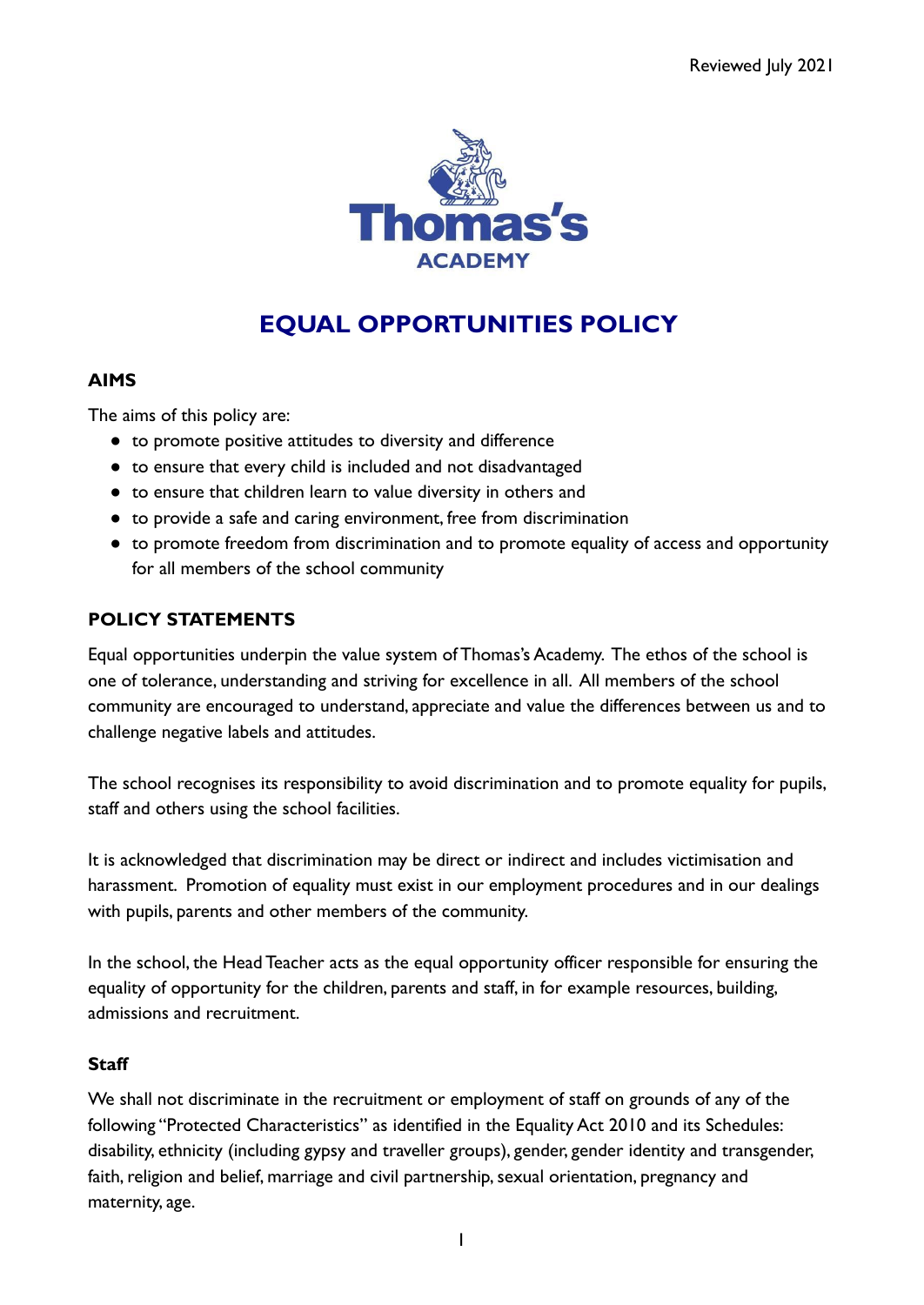With regards to disability, we shall make every reasonable adjustment so that a disabled person is not at a substantial disadvantage in comparison with people who are not disabled.

We shall not discriminate in relation to terms and conditions, promotions, disciplinary procedures, trainings opportunities and employment practices such as dress code.

Staff are required, through their behaviour towards each other and towards the children, to foster an awareness of the importance of equal opportunities and respect for others.

For further information please refer to the Equality Policy

## **Pupils**

The school will not discriminate against children seeking admission to Thomas's Academy or with regard to how current pupils are treated, on grounds of gender, race, disability, religion or belief.

All pupils will have equal access to the curriculum, including the early years' education. With regard to child with disabilities, this may mean treating them more favourably so that they are not at a substantial disadvantage when compared to children who are not disabled.

The school has regard to the SEND Code of Practice and strives to put its recommendations into practice in all aspects of provision.

Children with special educational needs (ie those who have a learning difficulty which calls for special educational provisions to be made for them) have equality of access to the curriculum and have their needs met through inclusion.

# **Promoting Equality**

The aims and ethos of the school will be effectively communicated to all members of the community and our Code of Conduct, policies and procedures will underpin the promotion of equal opportunities. Any incident of discrimination or intolerance will be dealt with promptly and sensitively.

# **Race**

The school is committed to promoting equality of opportunity and to promoting good relations between people of different race and nationality.

School self-assessment will place emphasis on the following:

- the success of the school in recruiting staff and pupils representative of our society in race and nationality.
- the promotion of race equality through the curriculum.
- attainment levels of pupils from different groups.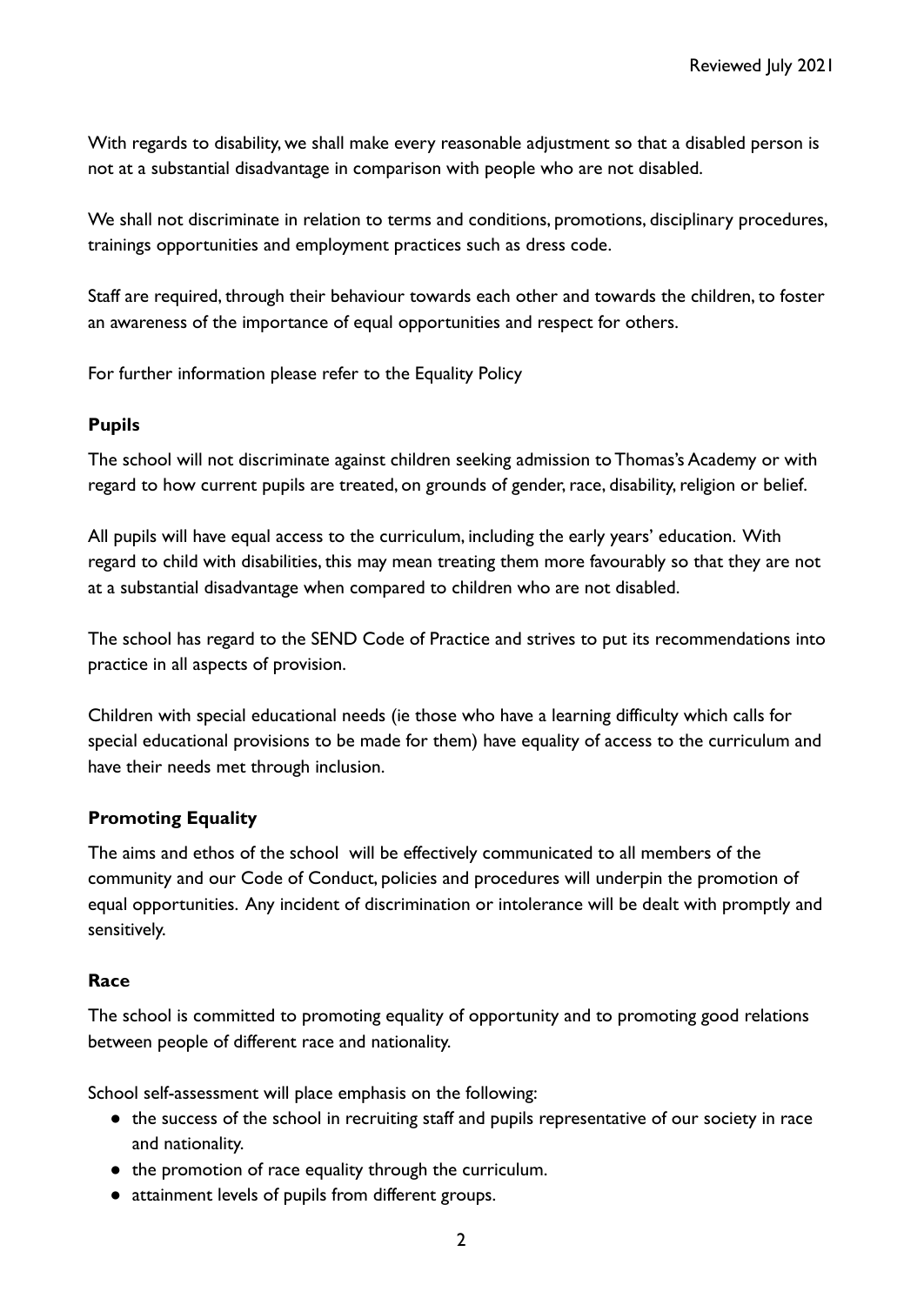The Academy Development Plan will include a response to any issues raised.

All racist incidents will be recorded and will be subject to sanctions as set out in each school's Behaviour Policy.

## **Disability**

The school is committed to promoting equality of opportunity between disabled and other people.

A disability is defined by the Disability Discrimination Act 1995 as 'a physical or mental impairment which has a substantial and long-term adverse effect on the ability to carry out normal day-to-day activities'. To be disabled, a person must fulfil each and every criterion listed in this definition. A disabled person is a person with a disability.

While the school's physical facilities for the disabled are limited, we will do all that is reasonable to ensure that Thomas's Academy's culture, policies and procedures are made accessible to children who have disabilities and to comply with our legal and moral responsibilities under the Special Educational Needs & Disability Act 2001, the Equality Act 2010 and the Special Educational Needs and Disabilities Code of Practice 2014 in order to accommodate the needs of applicants, pupils and members of the staff who have disabilities for which, after reasonable adjustments, we can cater adequately.

In line with the Special Educational Needs and Disability Act 2001, Thomas's Academy will make reasonable adjustments to ensure that children with disabilities are not disadvantaged in their access to:

- the physical environment to Thomas's Academy
- the programme of learning and development offered
- the information provided to children and parents

#### **The Curriculum**

The curriculum must demonstrate a commitment to equal opportunities

As an Academy we undertake to:

- have regard to the outcomes of 'Every Child Matters' held within the Children Act 2004 i.e. being healthy, staying safe, enjoying and achieving, making a positive contribution and achieving economic wellbeing
- have regard to the EYFS Framework 2021 and 'Development Matters'
- encourage everyone to value the contributions of others regardless of cultural and religious differences
- provide opportunities for all members of the school community to understand roles in society free from prejudice based on race, gender and religion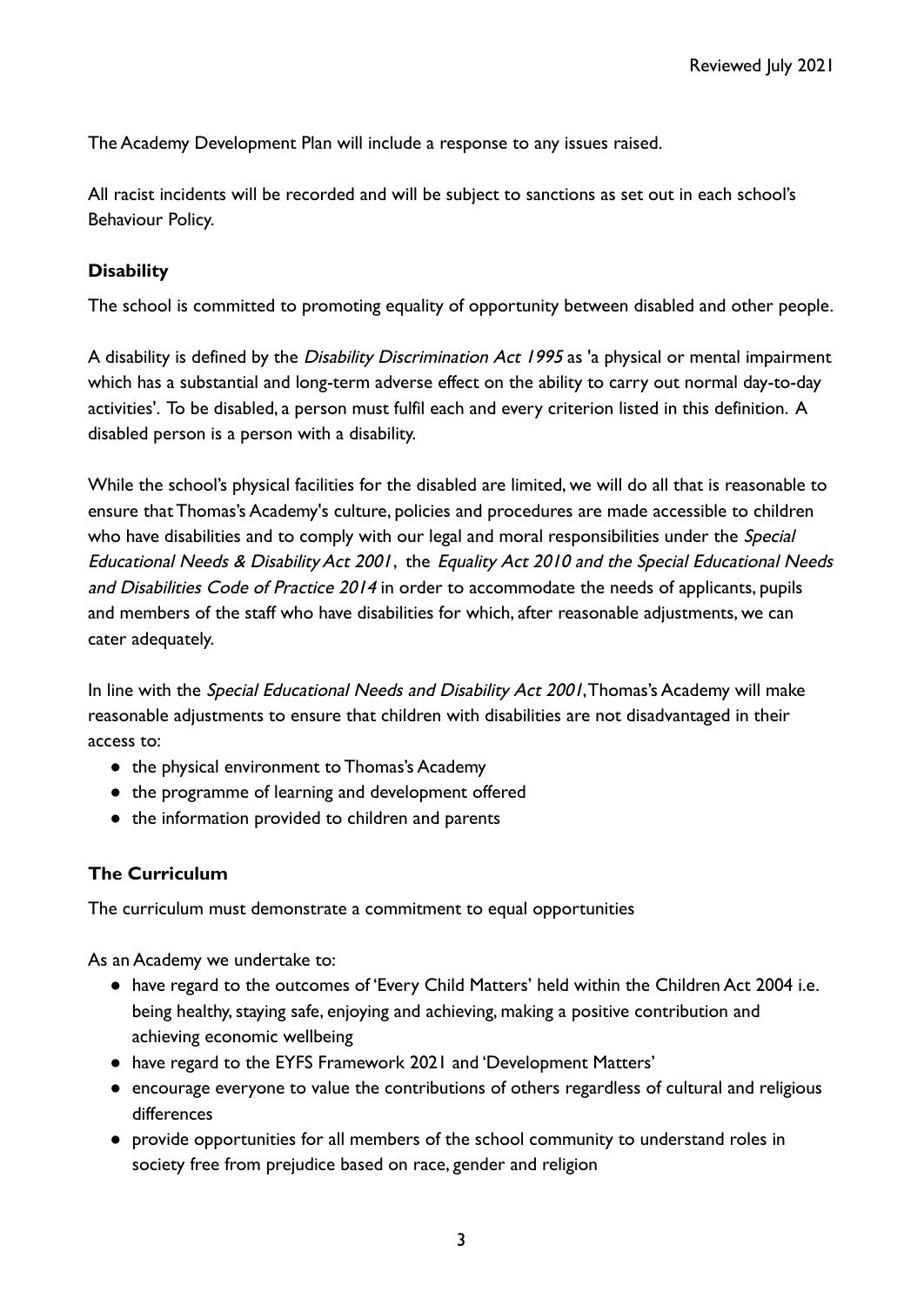- provide the children with the opportunity to experience aspects of different cultures at first hand
- promote the needs and rights of others
- encourage the development of personal, social and professional relationships
- acknowledge individuals' rights and roles in the world of work and the work environment
- to provide equal educational opportunity regardless of physical ability
- fulfil our legal obligations under the Equality Act 2010

The curriculum will achieve these aims by:

- using positive images to combat negative stereotypes.
- being aware of different types of learning and developing and encouraging different teaching methods to take account of these.
- ensuring that children with special needs have access to the curriculum through the implementation of the special needs policy.
- screening the reading and audio-visual resources to ensure that positive images of women, people of different races and cultural backgrounds and people with disabilities are promoted.
- using assemblies as a forum where the children are encouraged to acknowledge and celebrate individual differences.
- staging events and visits with the aim of promotion equal opportunities using display materials which promote the positive contribution of women to society, racial equality, cultural diversity and awareness of disability.
- involving pupils, staff and parents in welcoming the cultural and ethnic diversity of our community.

#### **Parents**

We shall ensure that parents are informed of the principles and philosophies that lie behind our Equal Opportunities Policy.

Parents will be made to feel welcome and all reasonable efforts will be made to ensure physical access to the school.

Through the Code of Conduct and in all dealings with parents, the school will demonstrate and encourage respect.

If a parent or carer believes that our practices or procedures are not meeting the aims of this policy or that they or their children have been treated less favourably because of their ethnicity, religion, culture, gender, disability or special educated needs they may make a formal complaint under our complaints procedure.This is a whole school policy, which also applies to Early Years.

In this and in all our policies it should be noted that any reference to a "parent" applies not only to a pupil's birth parents, but to adoptive, step or foster parents, or other persons who have parental responsibility for or care of a pupil.

**See also:** Race Equality Policy, SEND Policy, SENDA Policy, Accessibility Policy